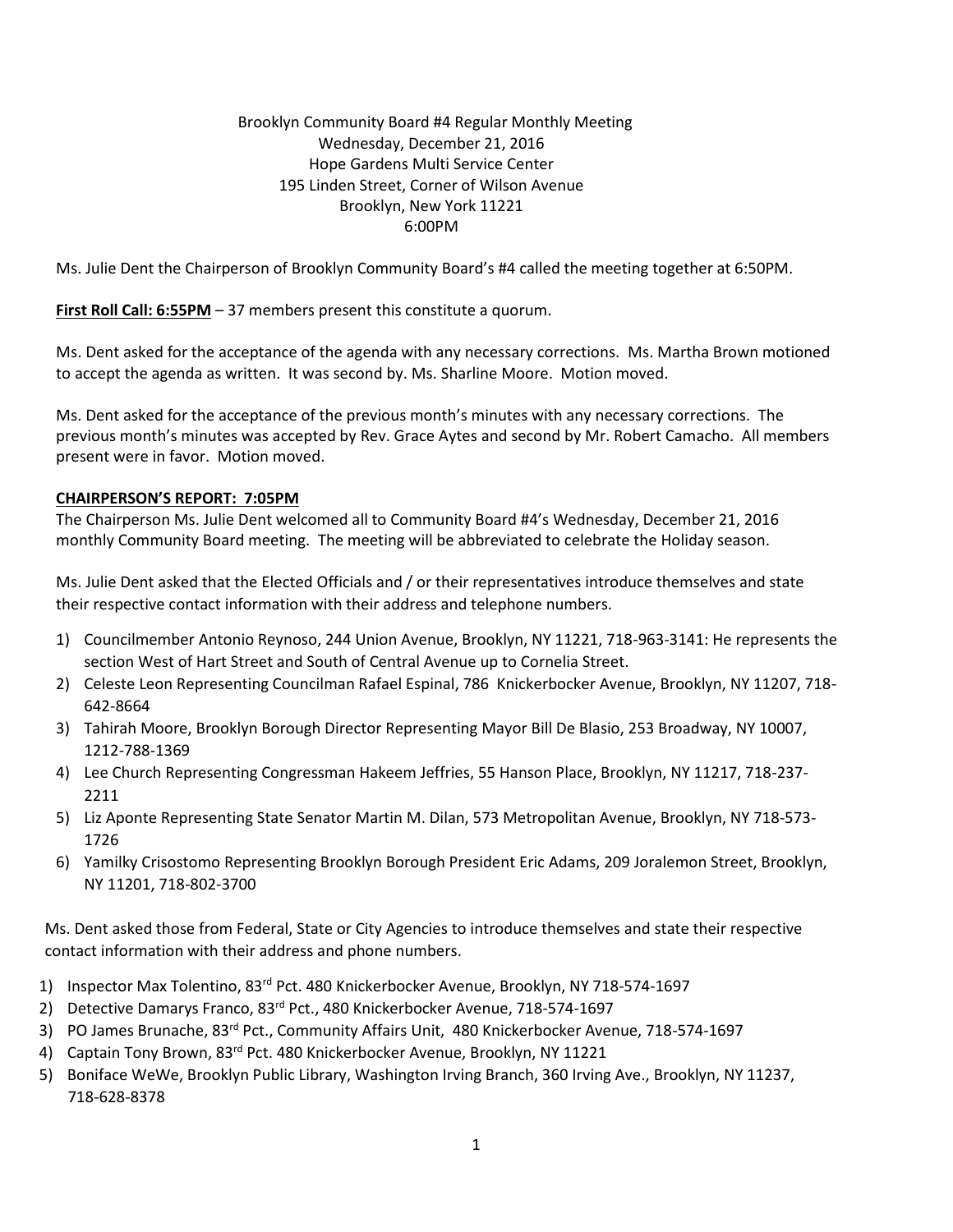6) Hui-Ling Ho, DeKalb Brooklyn Public Library, 790 Bushwick Avenue, Brooklyn, NY 11221, 718-455-3898

Chairperson Julie Dent: Congratulation to our most distinguished Inspector Tolentino on his recent promotion, stated the chairperson. He is an excellent leader and really cares about the community. He also knows how to interact with people and is great at bringing people together.

## **Inspector Tolentino, 83rd Precinct**:

Chairperson, Ms. Julie Dent asked Inspector Tolentino to say a few words.

Inspector Tolentino thanked Julie Dent, Mary McClellan, the Elected Officials and everyone else who was involved in getting him promoted. He stated that he really appreciate everyone and said that they all play a huge part in where he goes forward.

During the holiday season he asked that everyone check on the children and the seniors. The toy drive at the 83<sup>rd</sup> Pct. headed by Ms. Barbara Smith gave out thousands of toy to the needy kids in the community. This makes their holiday celebration a little special to them. This brings joy to him when each kid is able to open a present at home. With what is going on around the world we must be vigilant with regards to terrorist's efforts. Be assured that the police department is taking steps through the SRT (Special Response Team) and the CRC (Critical Response Command) to make sure that there is a heavy presence especial in areas where it seem to be a target area. Everything is being done to make sure that everyone is safe during this time.

The Inspector ask all to be careful when shopping and be careful when you put packages in the car. Make sure that they are seen.

120 Menahan Street: there was a shooting with two individuals fighting, that person was arrested and is now in custody.

192 Knickerbocker Avenue: a gang related shooting occurred. The 83<sup>rd</sup> Pct. reached out to gang members to make sure that there will be no retaliation. The shooters have not been caught as of yet.

The 83<sup>rd</sup> Pct. lost Captain Billy Glen to an opportunity for him to someday become a Pct. Commander. He has been transferred to the 75<sup>th</sup> Precinct. We wish him the best of luck. Captain Tony Brown will be taking over Capitan Billy Glen's place, he has big shoes to fill. Captain Tony Brown came to the 83<sup>rd</sup> Pct. 2 days ago and was sent from the 79<sup>th</sup> Pct.

Captain Tony Brown: Just was transferred from the 79<sup>th</sup> Pct. in Bedford-Stuyvesant, he also served at the 63<sup>rd</sup> Pct. in Flatbush, and the 120 & 121 in Staten Island.

Captain Brown stated that he is looking forward in meeting and working with everyone in the near future. He is glad to be here.

# Chairperson Julie Dent:

On December 2<sup>nd</sup>, Willie Morales, Sharon Fludd and I attended a ceremony on Wyckoff/Myrtle Avenue in celebration of the new pedestrian plaza which will serve as a neighborhood gathering place. The NYC DOT, Brooklyn Borough Commissioner Keith Bray, Queens Borough Commissioner Nicole Garcia and other dignitaries helped with the unveiling.

Vision Zero: NYC DOT unveils New Pedestrian Plaza at Myrtle-Wyckoff, transforming the Hub of Ridgewood and Bushwick. The intersection on the border of Brooklyn and Queens, safer configuration will slightly reroute MTA buses while adding new street signs, traffic control signs and street markings.

As part of Vision Zero, the DOT implemented the following safety improvements at the Intersection of Palmetto Street, Myrtle Avenue and Wyckoff Avenues: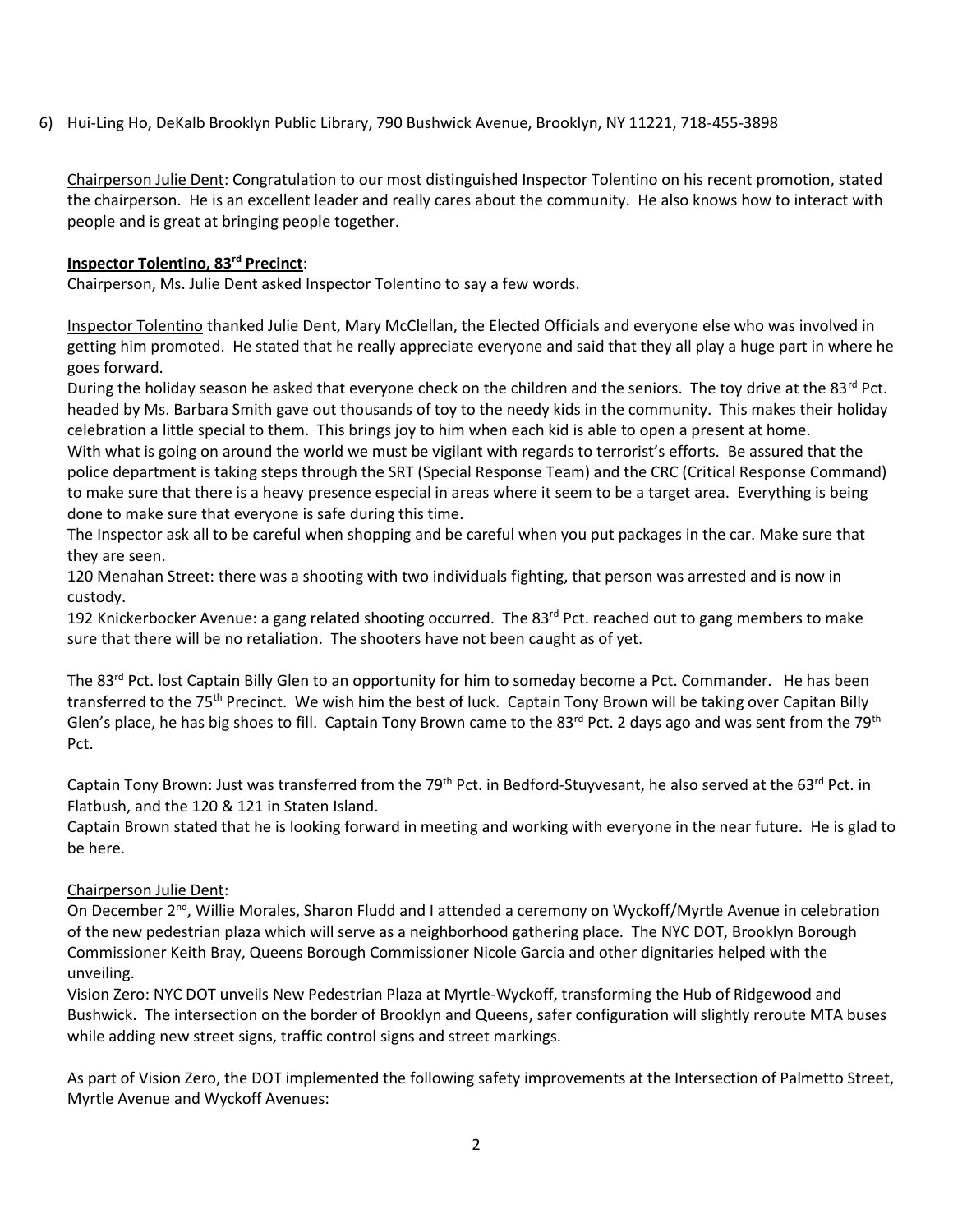- Create new pedestrian plaza on Wyckoff Avenue (which serves as the border line of Ridgewood, Queens and Bushwick, Brooklyn) between Gates Avenue and Myrtle Avenue
- Converted Wyckoff Avenue to one-way southbound from Myrtle Avenue to Madison Street
- Widen crosswalks to match widened paint-based sidewalk extensions
- Installed flexible bollards
- Reconfigured signal timing, increasing pedestrian crossing time
- Installed new traffic control and curb regulation signage
- Installed new road markings

"These enhancements will do a great deal to improve pedestrian safety along this section of the Queens/Brooklyn border and will help further the city's ongoing Vision Zero initiative to protect all those who use our roadways", said Queens Borough President Melinda Katz.

Ms. Dent attended a meeting at City Hall with Council Member Espinal, Council Member Reynoso, Executives of the Bushwick Rezoning Committee and other government agencies. Ms. Dent expressed concern regarding their duplication of committees that Community Board #4 already has in place. Community Board #4 and its residents must stay abreast of what is happening with the rezoning in Bushwick. In addition, Ms. Dent requested that said committee give us and update by way of Community Board #4 House and Land Use Committee. Therefore, Ms. Dent is requesting a presentation at a full board meeting. It is imperative that we all work as a team for the betterment of Bushwick. Both Council Members agreed.

The Chairperson is also requesting an update for Community Board and the public on the tentative February 11<sup>th</sup> or 12th, 2017 Summit.

Chairperson Ms. Dent asked Councilmember Reynoso to say a few word on the issue of re-zoning and how the subcommittees came about.

### Councilmember Reynoso:

Rezoning was first put in by the Community Board in which they wanted to take control over what Bushwick was going to look like in the future. The Community Board said that they did not want developers to determine what Bushwick will look like.

In doing so when Diana Reyna was the Councilwoman it was different because there was a different Mayor and a different process was in place.

Fortunately, with the new Mayor, and an attempt of doing a neighborhood building process we are really going to be able to put something that is neighborhood based.

In speaking in reference to the collaboration that we would like to have with Community Board 4, and concerns over duplications. We started the process by having 2-3 meetings a month to make sure that the rezoning process is fair and equitable. At those meetings approximately 120-140 people attended. Over time the people attending the meetings had become less and less with 60 people attending. The last meeting that was conducted had approximately 40 people attending. These people who are attending are committee of organizers in which we call the Steering Committee.

The Steering Committee was set up to host meeting in order to gather as much input from the Bushwick Community. Once a month meetings are set up with local community organizations and community residents to gather information so as to present to the Steering committee. The Steering Committee gathers the information and their goal now is to present this information to the Community Board. So it is a process of organizing more that it is of duplication. These people who are on these committees, fortunately have time and are able to volunteer to take this on.

On February  $11<sup>th</sup>$  or  $12<sup>th</sup>$  you will see the presentation process before the invitation. They will present to the board and others, and you will see exactly what this is all about. I really want to stress that this is an organizing arm of a Bushwick community process. It is not replacing or eliminating the roll of the Community Board.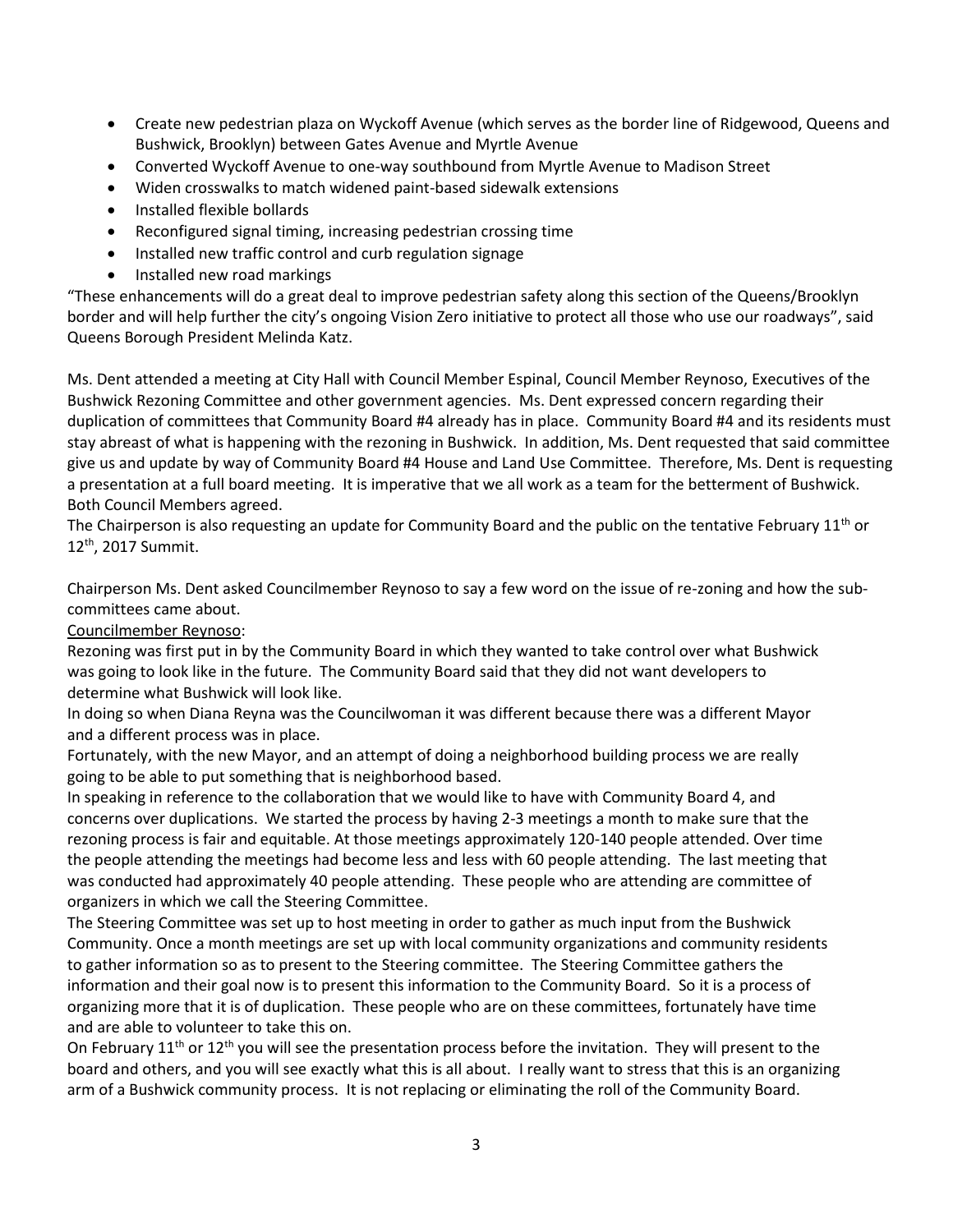On top of being able to present to the Community Board every single month, as to the requests that we want to make, we will be meeting with each and every sub-committee with their chairs and their representatives to present their findings of the community organizing plan. We are also going to ask for input from those committee in regards to what they are going to present.

The Community Board still has its own process which is more formal. The Steering Committee is an informal process and it is not one that is recognized by the City of New York necessarily. It is a process by which the City of New York is assisting community members in developing a plan, but it is not a formally recognized institution. The Community Board is a formally recognized institution. The Community Board will not only have this process by which it can be a part of, but it is also going to be awarded a process of ULURP (Uniform Land Use Review Procedure.) The City begins traditionally after an EIS (Environmental Impact Statement) is done, which means when that clock starts ticking the Community Board has about 60 days to review everything that is going to be presented to them by the City of New York and approve, disapprove or modify the application. That process is formally the Community Board's process and the Community Board will get as much input opportunity as needed.

We are trying to get ahead of the game. The City of New York sees the Community Board and says "this is our plan modify it "and they put it on their desk. We are saying that we do not want your plan. The Community Board is going to give you a plan. We know what we want. We know if we want to keep buildings high or keep them low, we know where we need schools, we know where we want the parks, we know where the business are etc., we know everything, so we will come to you with a plan, you will not come to us with a plan. This is the first time where a neighborhood base process is followed prior to the ULURP. Usually it is ULURP and then the community. We are saying no, it is the neighborhood and then the ULURP. Then again the neighborhood will be able to come to Community Board 4.

The intention of the Steering Community by both Councilman's office, Councilman Espinal and myself (Reynoso) are really to unify the neighborhood in chosen what its future will look like, and not allowing developers to determine that process. The process that we have put forth is allowing us to do just that. So again we are not trying to replace or duplicate anything that Community Board 4 is doing, we are simply organizing and setting forth the foundation to which the Community Board will finally have determination over.

I had to be here to explain that to everyone and if you have any concerns or questions individually about the process please feel free to let us know because we are looking for input. You can also participate in the process because we need a lot of help.

Thank you for giving me the opportunity to explain that tonight and we hope that we all can work as one Bushwick in making sure that our future is bright. Thank you.

Ms. Dent thanked Councilmember Reynoso for coming and explaining the process to everyone. She asked if Celeste Leon the representative from Councilmember Espinal's office if she would like to add anything. Celeste Leon:

Councilmember Reynoso covered everything and she encouraged everyone to get involved, it is not too late to do so. If you have any questions you can speak to her, Kevin or Boris, or any of the community members who have been a part of this process. Right now we are going through a phase were sub-committees are drafting recommendations that relate to Open Space, to housing, to economic development and these are opportunities for community members to speak up and use your expertise to really inform the changes that you see in the neighborhood. This is happening now and it will continue in the New Year. So for the most part I think if we keep working together this will be a really strong process and we will be able to make record in working together as a community with the City and formulating a true community base plan. Thank you. Chairperson Dent: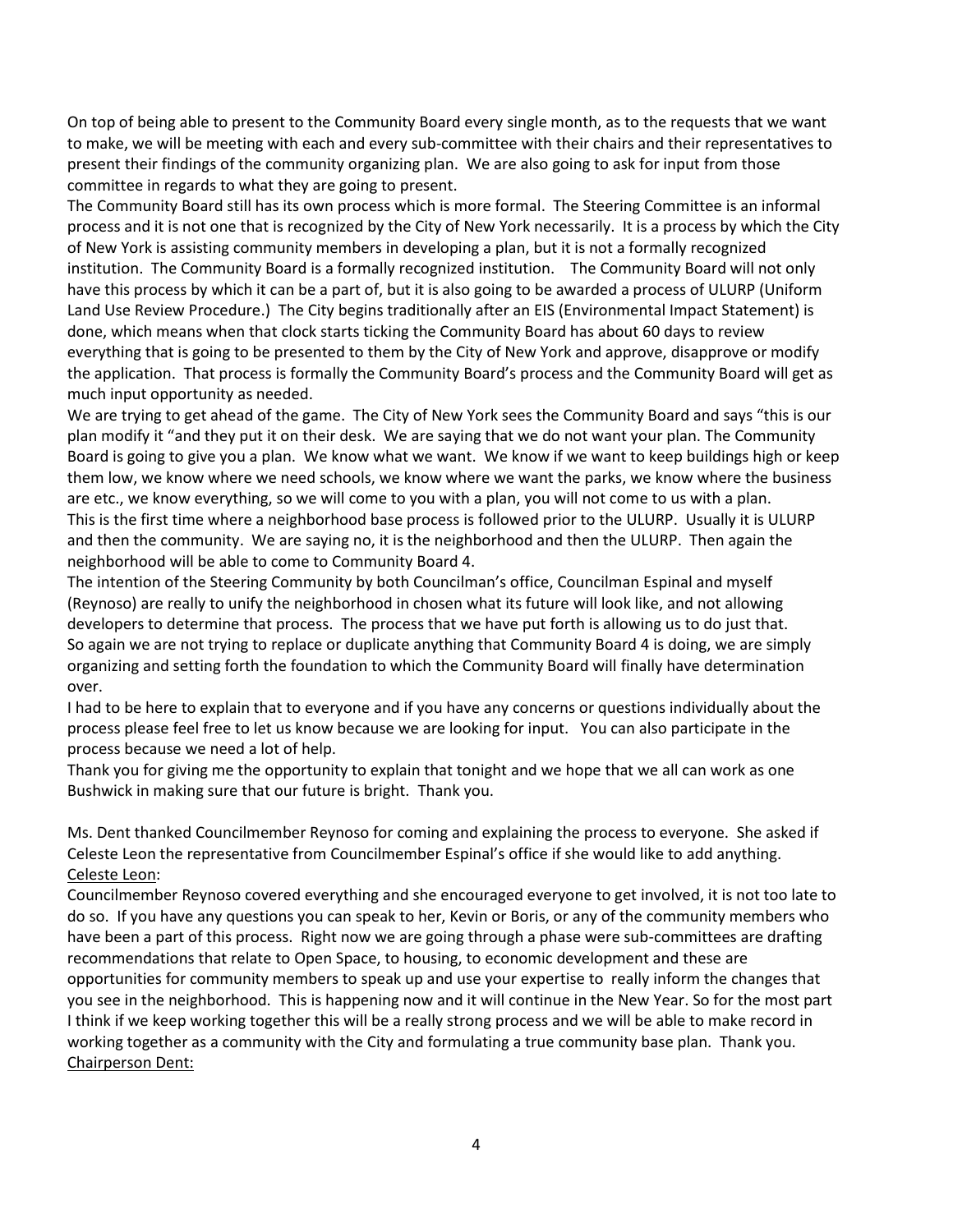I am a member of the executive committee for re-zoning. We want the media and the community to know that everyone has a voice and an active role in what is going to happen in our community ten years down the line.

While Ms. Fludd was on vacation the Chairperson arranged for two board members, Ms. Elvena Davis and Mr. Ernest Estime to assist Willie Morales with the mailing. She thanked them for their willingness to help. She also accompanied Willie as he went to the Post Office to mail off the newsletters and the agenda's. Ms. Dent thanked Willie for holding down the fort.

Mrs. Virgie Jones the chairperson of the Youth and Education Committee was gracious enough to attend the District Mangers meeting at the Honorable Borough Presidents Eric Adam's Office. Mrs. Jones will give an update at a future board meeting.

Live Streaming of Community Board Initiative:

- City Council Speaker Melissa Mark-Viverito and Council Member Reynoso, along with five other city council members have given NYC City Council Technology funding for the purpose of introducing Live Streaming of select community boars in six districts citywide.
- WNET will be offering Live Streaming of the 6 CB for a pilot period of six months from the period of January 21017 to June 2017.
- The Live Streaming will allow many more members of the community to access what takes place at community boards by either watching it in real time, or going to the WNET Website to view it at their convenience.
- This will allow senior citizens, the disabled and many other constituents that are unable a CB meeting to view and hear the important work that the community boards do on their behalf.
- There will be no intrusion or interruption of the normal activities of the location, or the community board.

Mr. Cirilo Nunez: This is a good way to get the word out and to let people know what is going on in the community. Ms. Z. Novoa: Will our faces be shown?

Councilmember Reynoso: If you do not want your face to be shown it will be best if you do not come to the meeting. The meeting is ready a public meeting.

# **DISTRICT OFFICE'S REPORT: 7:50PM**

Tuesday, November 29, 2016 – The HLU Chairperson Ms. Martha Brown held a Housing and Land Use meeting at the Community Board's office in reference to the outside renovation to the health center located at 335 Central Avenue. More information will be discussed at a later date.

Friday, December 2, 2016 – Chairperson Julie Dent, Willie Morales, myself and community board member Nancy Liao attended the Myrtle/Wyckoff/Pametto's press event. News reporters, the Parks Dept. and the Dept. of Transportation were there as well as other interested persons. The District Manager of Queens Community Board # 5 was also there. The event was to give those present an update on the progress of the plaza. The Parks Dept. and DOT plan to beautify the plaza by landscaping the area by adding trees and flowers. Mrs. Judith Kottick who is the mother of Ella Bandes who is one of the three victims that was killed and one of the reason why the plaza was designed spoke at the event. The other two fatalities were: Hui Wu who was killed in 2009 and Edwin Torres who was killed in 2014.

Ms. Dent spoke a few words at the press event offering the victim's families the Community Board's condolences.

# **Recommendations: 7:55PM**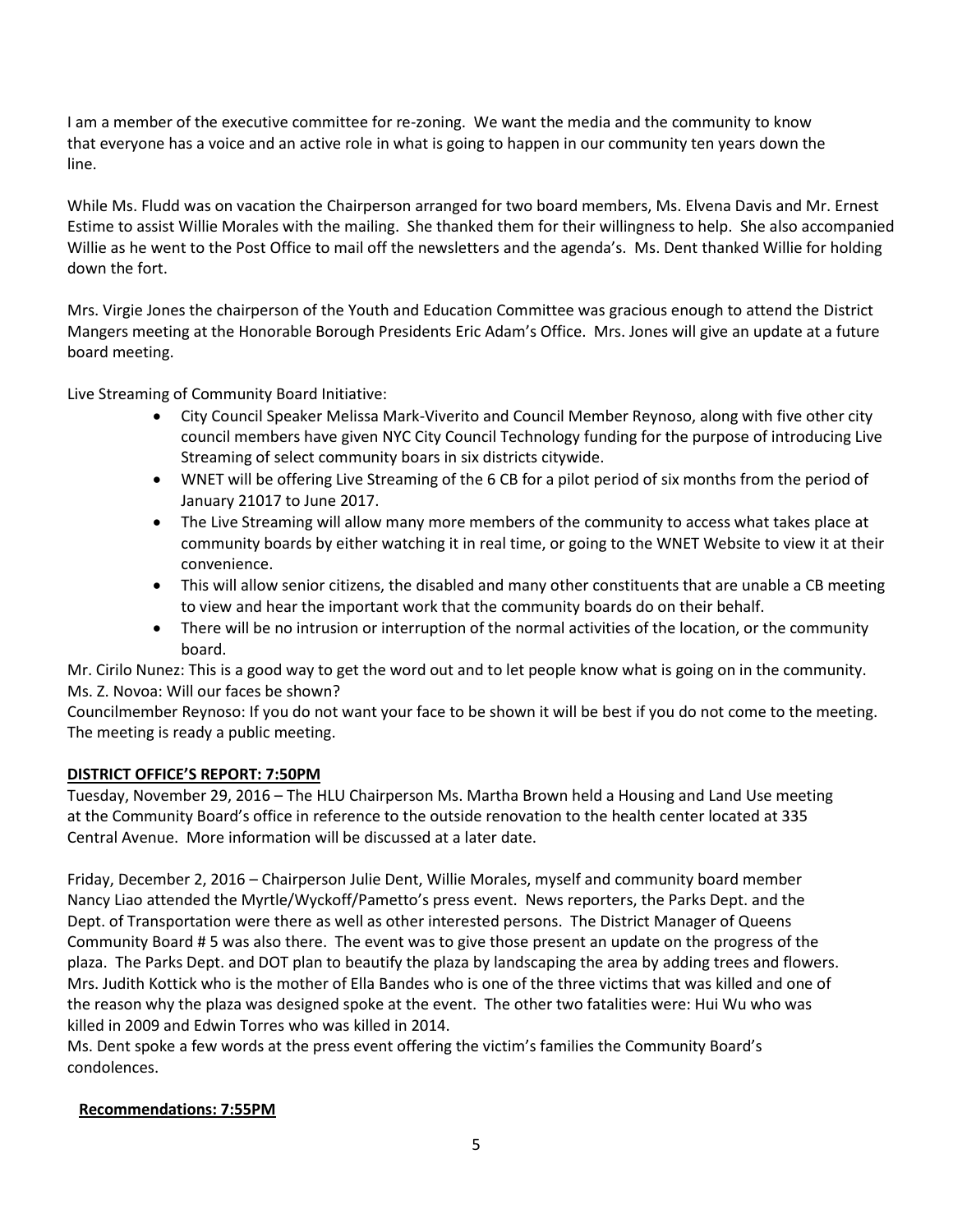1) The Community Board Members approved of the WNET Live Streaming of the Community Board Meetings starting in January 2017 to June 2017 as a pilot program. The Motion to approve the 6 month program of Live Streaming was motioned by Cirilo Nunez and second by Ms. Gladys Puglla. All board member approved. Motion carried.

### **Announcements: 8:00PM**

Ms. Barbara Smith thanked everyone who had a hand in the success of the 83rd Pct. fund raiser. She appreciated everything everyone did with the donations. \$1,600.00 was raised in 4 hours. She cannot give everyone a thank you letter, however if you gave her a check you will receive one and if you come to her meeting on January 17<sup>th</sup> you will be able to receive a thank you letter from her.

DeKalb Library, 790 Bushwick Avenue, Brooklyn, NY 718-455-3898: Saturday Storytime for children and their parents and caregivers. 11:00AM on Saturdays – Join them to hear new stories and favorite tales read aloud. All ages are welcome!

Babies and Books!! With Reading Is Fundamental (R.I.F.): Tuesdays @ 10:30AM in the Auditorium for age birth to 18 months.

Practice English in a conversation group, Tuesdays 6:00 PM – 8:00PM, starts November 22<sup>nd</sup>, 2016: Join other adults who are learning to speak English! Free and no registration is required. To get involved, fill out an application on their website, or call 718-230-2406. Volunteer opportunities are open to all, including teens and people with disabilities.

Computer Classes every Wednesday from 6:00 – 7:00PM, All ages.

Washington Irving Library, 360 Irving Avenue, Brooklyn, NY, 718-628-8378: Hangout with Us! Monthly Children's Programming. Saturday Storytime, Every Saturday. All ages at 2PM.

Ingrid Ramos, Bushwick's Parents: Help children from 0-4 years of age. Ms. Ramos stated that a loaded gun was found in the park on Flushing and Central Avenue. The gun was found in a glove.

Joshua Brown a licensed real state person stated that on ACRIS you can find out if someone has stolen your mortgage. This is a problem and home owners must take steps to protect themselves and their property.

**2nd Roll Call**: Meeting Ended 8:10PM

#### **Board Membesr Present**

Julie Dent – Chairperson Nicolas Angustia Grace Aytes Jo-Ena Bennett LA Blacksmith Deborah Brown Martha Brown Joshua Brown Robert Camacho Felix A. Ceballos Deborah Collingwood Elvena Davis Edwin Delgado